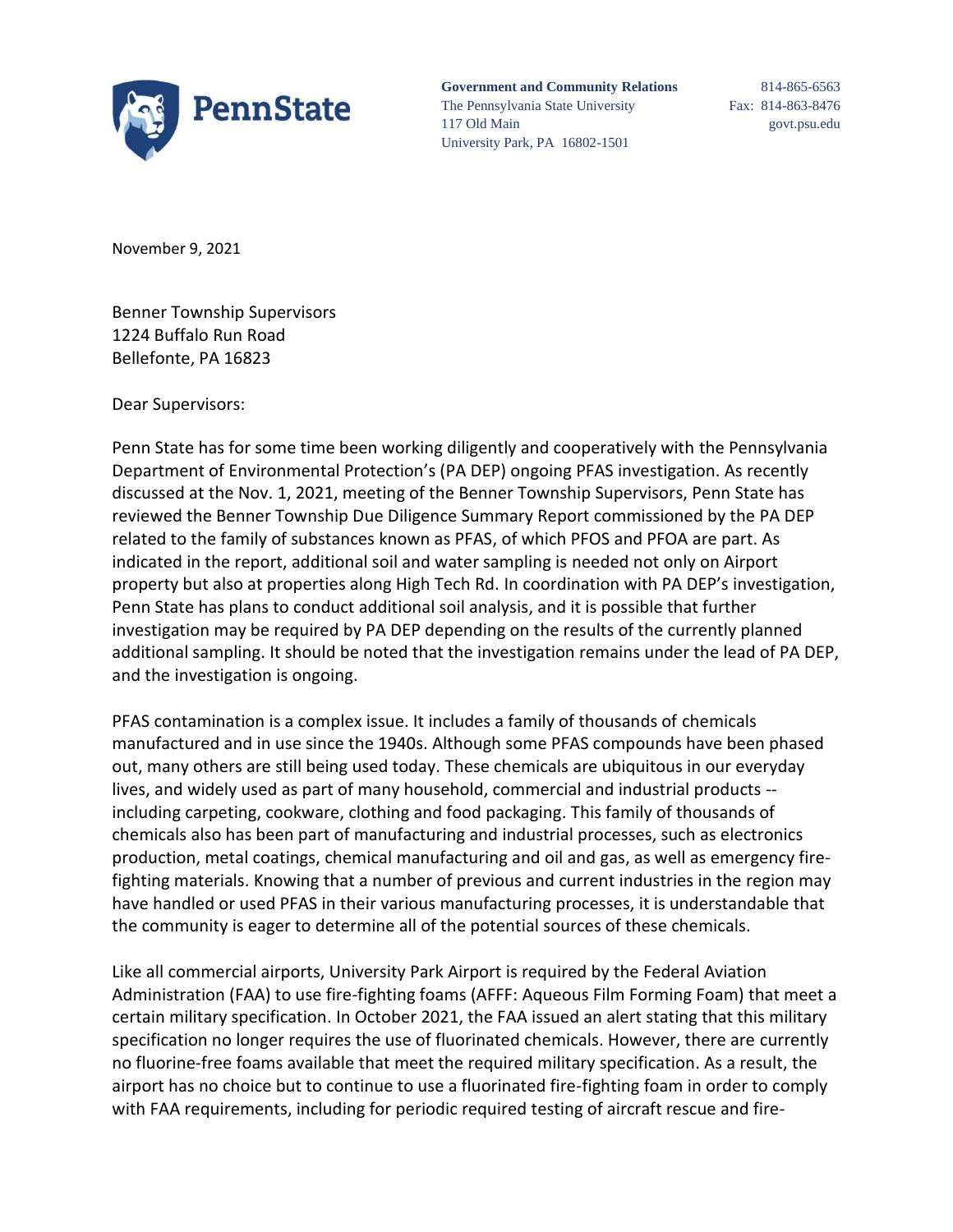fighting vehicles and fire suppression operating systems. The airport is mandated to store and use these foams to maintain its certification from the FAA.

At all times, the airport has acted in strict compliance with the requirements of the FAA and has taken steps over the years to minimize, if not eliminate, any discharge of PFAS onto the ground. For example, training activities at the airport no longer include discharge of foam; existing supplies of AFFF are stored with a secondary containment system to minimize the risk of a spill or leak; and the airport uses a separate storage container to discharge AFFF for testing to ensure the functionality of the foam distribution system on vehicles. Offsite disposal is conducted by a third-party vendor in coordination with Penn State's Environmental Health and Safety office.

Despite actions in the last three years by the federal Environmental Protection Agency (EPA) leading to the issuance of an interim recommendation of 70 ppt (parts per trillion) as the preliminary remediation goal for contaminated groundwater that is or could be a source of drinking water, PFAS currently remain unregulated in drinking water systems. Likewise, and to date, no PFAS compound has been designated a "hazardous substance" or "hazardous waste" by the EPA or the PA DEP. Both EPA and PA DEP have action teams working on PFAS issues, and additional regulatory and/or legislative action is expected, either federally or in Pennsylvania, or both. EPA recently (this month) published a [PFAS Strategic Roadmap](https://www.epa.gov/system/files/documents/2021-10/pfas-roadmap_final-508.pdf) outlining their integrated approach to addressing PFAS contamination throughout the country.

Penn State has been cooperating with all PA DEP requests for information and testing. The PA DEP has posted information related to this specific investigation on its website at [Benner](https://www.dep.pa.gov/About/Regional/North-central-Regional-Office/Community-Information/Pages/Benner-Township-HSCA-Investigation.aspx)  [Township HSCA Investigation \(pa.gov\).](https://www.dep.pa.gov/About/Regional/North-central-Regional-Office/Community-Information/Pages/Benner-Township-HSCA-Investigation.aspx) There are additional informative links, such as ["Introduction to Per and Poly Fluoroalkyl Substances \(PFAS\)"](https://files.dep.state.pa.us/PublicParticipation/Citizens%20Advisory%20Council/CACPortalFiles/Meetings/2019_09/DEP_PFAS_Presentation.pdf) at this site.

During the Nov. 1 township meeting, a number of questions were raised, and we'd like to take this opportunity to address some of these topics:

# • **Disruption of soil through airport construction/excavation for approved projects**

Soil is still being excavated at the site, and all excess soil is staying on site. Coordination with PA DEP occurred prior to the beginning of construction at the airport. For the Taxiway project, initial shallow soil sampling was conducted and results in the area were below the proposed PA DEP direct contact medium specific concentrations for PFOA or PFOS. Additional soil sampling will occur in the next phase of the taxiway project prior to its start.

• **Water runoff from the airport**

All construction projects are required by PA DEP to develop "Erosion and Sediment Control (E&SC) Plans and Post Construction Stormwater Management Plans" that specifically address runoff from a project site. Both the ARFF vehicles Building and the Taxiway projects have approved E&SC Plans that outline specific requirements put in place to control runoff from the site. The Centre County Conservation District monitors and inspects these active construction sites.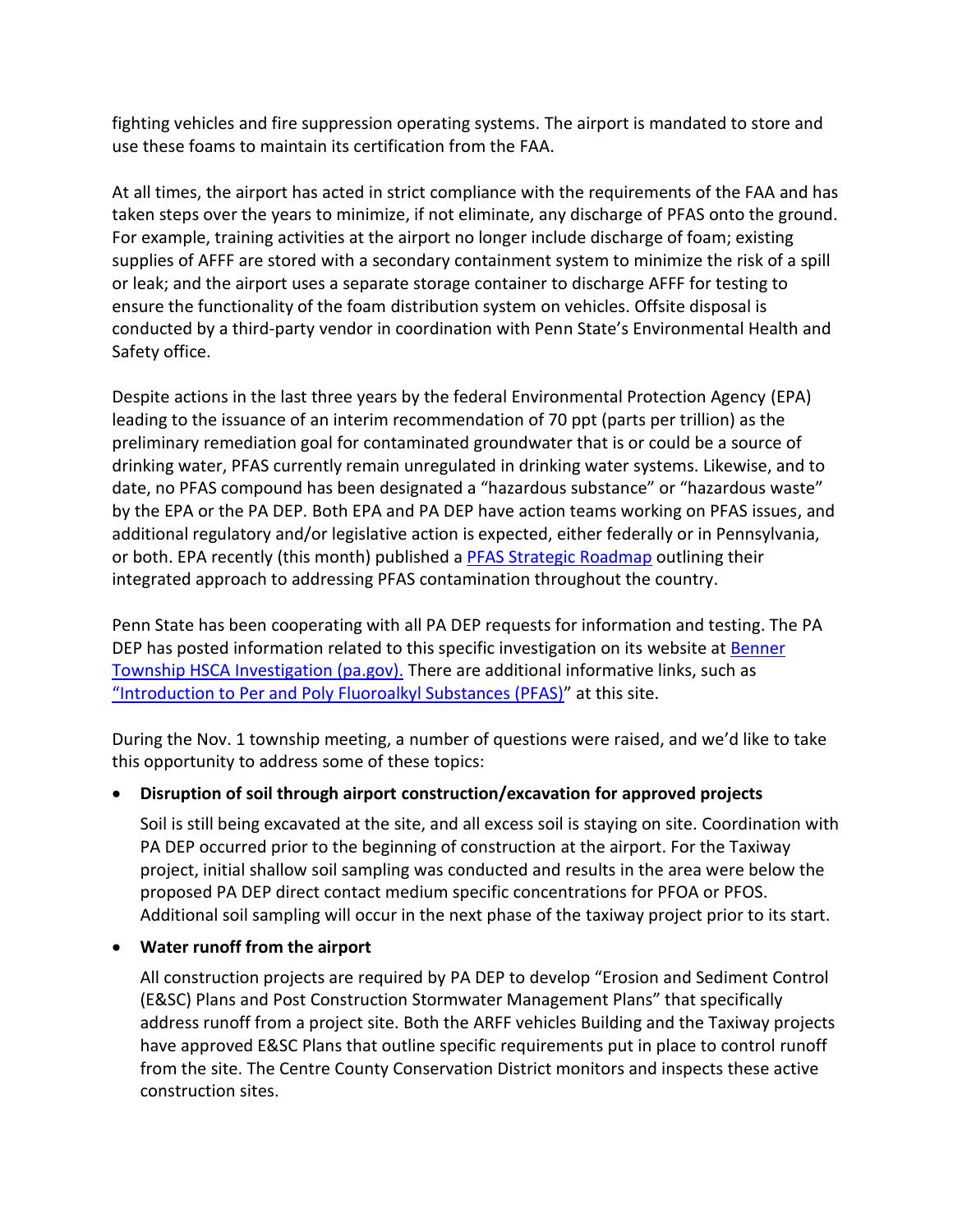## • **Discharge of fire-fighting foam on airport property**

For approximately the past 15 years, the University Park Airport's standard procedures for testing have not included discharge of fire-fighting materials onto the ground. Testing activities occurred primarily on the paved deicing apron where foam was collected and stored in a storage tank for offsite disposal. From 2006-2018, this material went to the Bellefonte wastewater treatment plant.

The Airport is currently following system testing recommendations from the FAA, specifically Cert Alert 21-01, by using a separate storage container to discharge AFFF for testing to ensure the functionality of the fire-fighting vehicles. Offsite disposal is conducted by a third party in coordination with Penn State's Environmental Health and Safety office.

On May 26, 2021, as required by the FAA, a full-scale triennial exercise of the Airport Emergency Plan was held on the deicing apron. No fire-fighting foam (AFFF) was used. A live burn mobile simulator from the West Virginia University Fire Training Academy was on-site to provide fire training and to support this full-scale exercise. The mobile simulator uses propane as the fuel for the fire. The propane fires are extinguished with water discharged from the airport's ARFF vehicles.

### • **Sludge previously spread on fields from the Bellefonte Wastewater Treatment Plant**

This is a matter for the Environmental Protection Agency to investigate and EPA officials are looking into the issue. Part of EPA's [plan related to PFAS](https://www.epa.gov/biosolids/risk-assessment-pollutants-biosolids) includes a risk assessment for PFOA and PFOS in biosolids.

### • **Removing PFAS that flows into wastewater treatment plants**

Currently, wastewater treatment plants are not equipped to completely remove PFAS from wastewater. PFAS are very resistant to biological treatment and additional regulatory guidance is needed.

### • **Water testing for residents**

For information and guidance on water testing for all contaminants, please visit [PA DEP's](https://www.dep.pa.gov/Citizens/My-Water/PrivateWells/Pages/Water-Testing.aspx)  [website](https://www.dep.pa.gov/Citizens/My-Water/PrivateWells/Pages/Water-Testing.aspx) providing guidance for private well testing.

For information on water testing for PFAS, please contact the [PA DEP's Northcentral](http://dep.pa.gov/About/Contact/Pages/default.aspx)  [Regional Office.](http://dep.pa.gov/About/Contact/Pages/default.aspx)

### • **More information on PFAS**

Visit EPA's website at [https://www.epa.gov/pfas/our-current-understanding-human](https://nam10.safelinks.protection.outlook.com/?url=https%3A%2F%2Fwww.epa.gov%2Fpfas%2Four-current-understanding-human-health-and-environmental-risks-pfas&data=04%7C01%7Clmr8%40psu.edu%7Ca93bb55bf867424abf3b08d99f240c1e%7C7cf48d453ddb4389a9c1c115526eb52e%7C0%7C0%7C637715799432312023%7CUnknown%7CTWFpbGZsb3d8eyJWIjoiMC4wLjAwMDAiLCJQIjoiV2luMzIiLCJBTiI6Ik1haWwiLCJXVCI6Mn0%3D%7C1000&sdata=%2BBh4aas0jlsHYt7KCapktfMXaRUzzYxQbnynDIsO0tc%3D&reserved=0)[health-and-environmental-risks-pfas](https://nam10.safelinks.protection.outlook.com/?url=https%3A%2F%2Fwww.epa.gov%2Fpfas%2Four-current-understanding-human-health-and-environmental-risks-pfas&data=04%7C01%7Clmr8%40psu.edu%7Ca93bb55bf867424abf3b08d99f240c1e%7C7cf48d453ddb4389a9c1c115526eb52e%7C0%7C0%7C637715799432312023%7CUnknown%7CTWFpbGZsb3d8eyJWIjoiMC4wLjAwMDAiLCJQIjoiV2luMzIiLCJBTiI6Ik1haWwiLCJXVCI6Mn0%3D%7C1000&sdata=%2BBh4aas0jlsHYt7KCapktfMXaRUzzYxQbnynDIsO0tc%3D&reserved=0)

Penn State remains committed to the protection of the environment and the health and safety of our community. The University will continue to work diligently and cooperatively with the PA